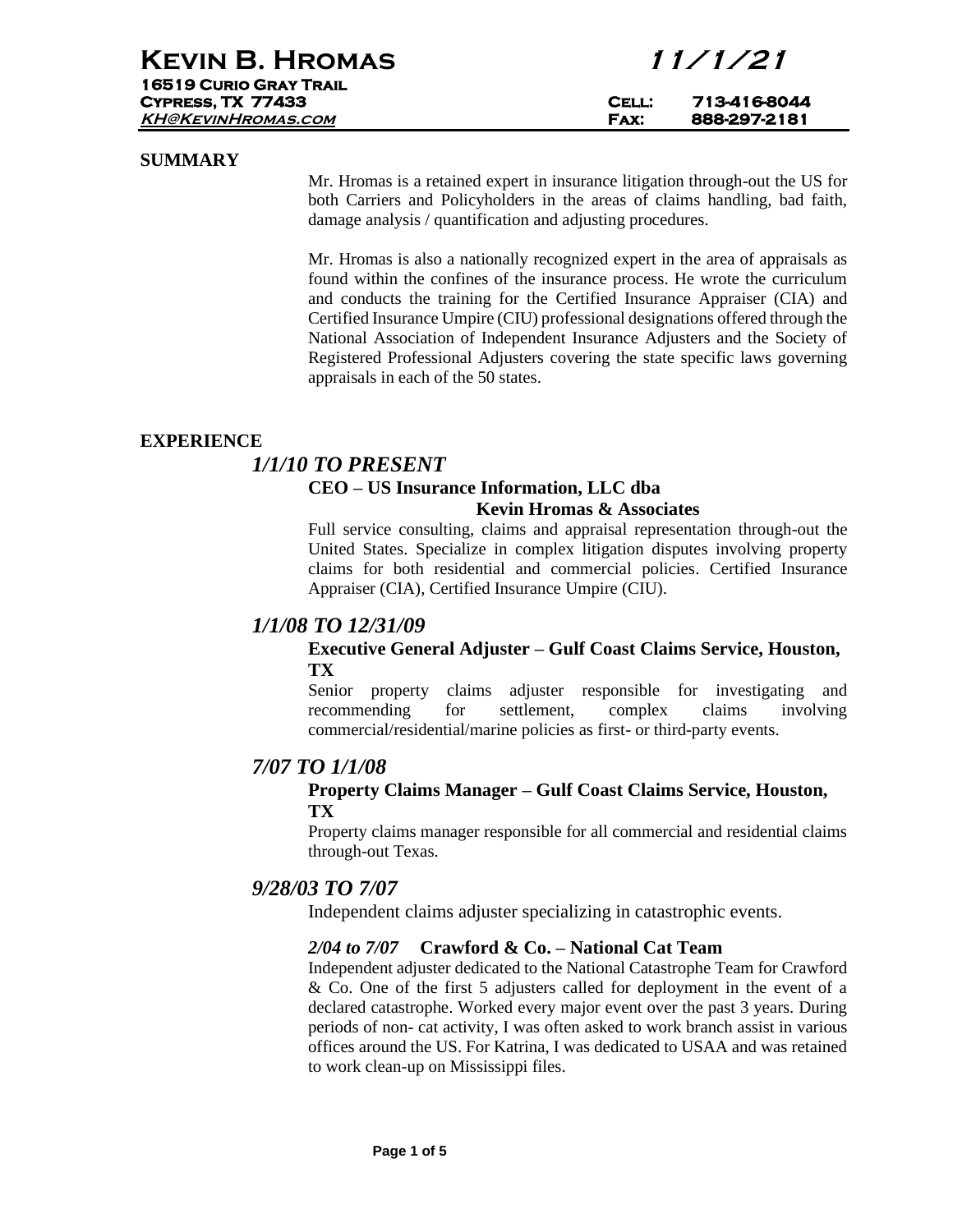**NOTE**: National Catastrophe Team rosters for the following additional companies: Pilot Catastrophe Services

E.A. Renfroe TM Mayfield AMCAT BPO Technical Services

# *9/03 to 2/04* **Pete Markos, Inc**.

Regional independent firm in the Newport News, VA area. Claims related to Hurricane Isabel. Returned to Virginia in 2006 and worked claims related to Ernesto.

# *12/96 to 8/03* **Staff Claims Adjuster – Allstate Insurance**

- Senior Staff Claims Adjuster dedicated to high-profile claims and agent claims.
- Formerly the sole Quality Evaluator (Re-inspector) for the entire southern half of Texas. (South Texas MCO) Responsible for determining estimate accuracy for all property field adjusters.
- Developed IT resource that allowed on-line access to all HO policies and endorsements sold by Allstate to all claims, sales and underwriting personnel.
- Oversaw all outside activities for all independent adjusters under contract to Allstate in the Houston-Beaumont area.
- Oversaw the Quality Vendor Program for the Houston-Beaumont area.
- Local office liaison to the Allstate National Catastrophe Team and Pilot Catastrophe Services.

# *1984 to 12/96* **Owner: Kevin Hromas Construction Hromas, Inc.**

Houston area construction company dealing in a variety of residential and commercial construction projects operating under the following subsidiaries:

- Kevin Hromas Homes custom home construction
- Newday Homes speculative starter homes
- Hromas Enterprises residential and commercial re-modeling
- Texas Steelcraft Homes custom steel-framed homes.

# *1980– 1984* **Hromas Construction – Lubbock, TX**

Sole proprietorship dealing in residential, multi-family and commercial construction.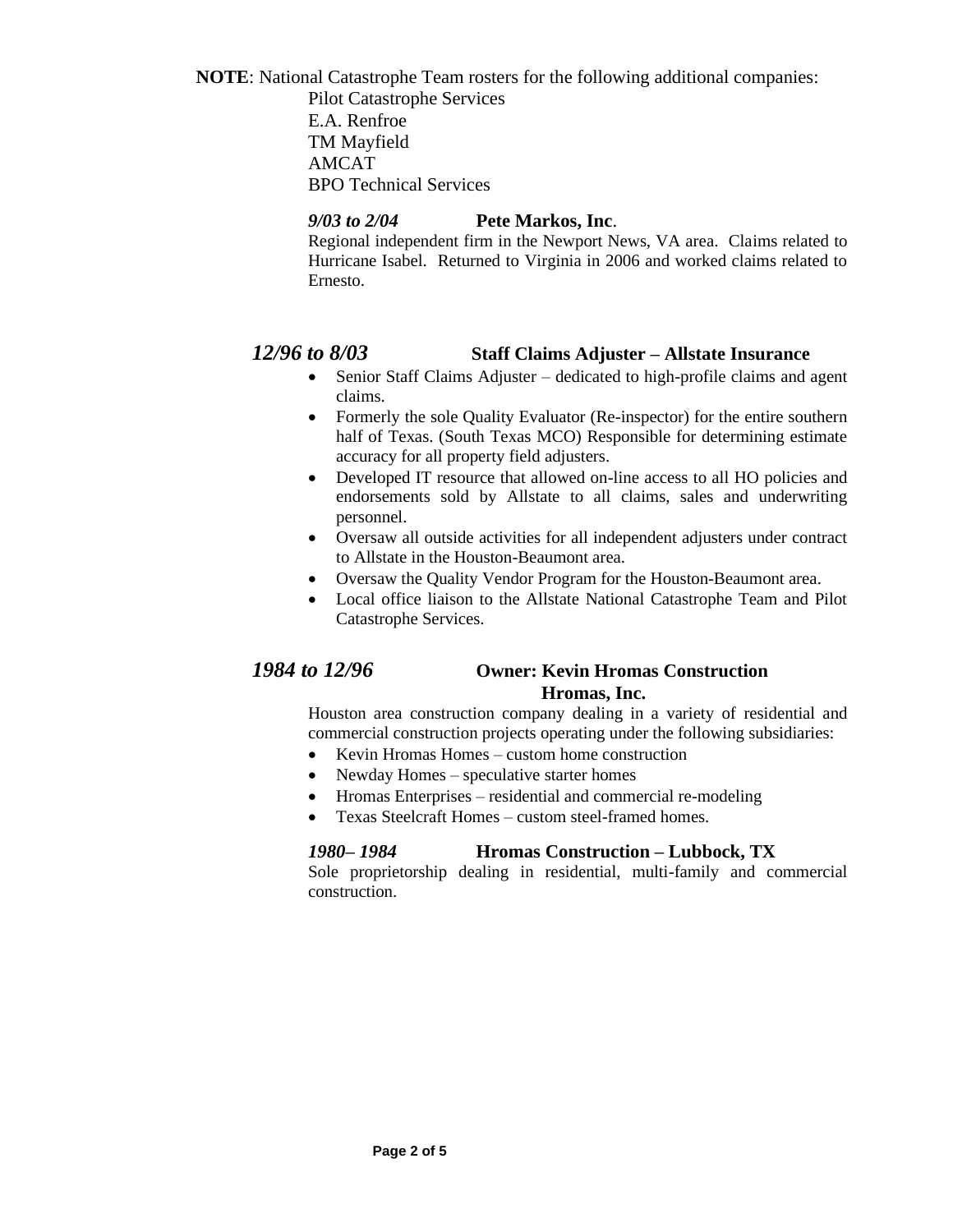|                                                         | San Marcos, TX                                                                                                                                                                                                                                                          |  |
|---------------------------------------------------------|-------------------------------------------------------------------------------------------------------------------------------------------------------------------------------------------------------------------------------------------------------------------------|--|
| <b>Associate of Arts</b>                                |                                                                                                                                                                                                                                                                         |  |
|                                                         | Levelland, TX                                                                                                                                                                                                                                                           |  |
| <b>Wind® Umpire Certification Course</b>                |                                                                                                                                                                                                                                                                         |  |
| Windstorm Insurance Network,                            | Dallas, TX                                                                                                                                                                                                                                                              |  |
| 2011 Wind® Advanced Umpire Training Course              |                                                                                                                                                                                                                                                                         |  |
| Windstorm Insurance Network                             | Houston, TX                                                                                                                                                                                                                                                             |  |
| 2011 HAAG Engineering Certified Roof Inspector -        |                                                                                                                                                                                                                                                                         |  |
| Residential/Commercial – Inactive                       |                                                                                                                                                                                                                                                                         |  |
| <b>CPIU</b> – Certified Property Insurance Umpire –     |                                                                                                                                                                                                                                                                         |  |
| Insurance Appraisal and Umpire Association, Inc. - FL - |                                                                                                                                                                                                                                                                         |  |
| Inactive                                                |                                                                                                                                                                                                                                                                         |  |
| Certified Insurance Appraiser (CIA) – all 50 states     |                                                                                                                                                                                                                                                                         |  |
| Certified Insurance Umpire (CIU) – all 50 states        |                                                                                                                                                                                                                                                                         |  |
| National Association of Independent Insurance Adjusters |                                                                                                                                                                                                                                                                         |  |
| Currently enrolled in these industry specific programs: |                                                                                                                                                                                                                                                                         |  |
|                                                         |                                                                                                                                                                                                                                                                         |  |
|                                                         |                                                                                                                                                                                                                                                                         |  |
|                                                         | 1992 Doctor of Jurisprudence<br>University of Houston Law Center Houston, TX<br><b>Bachelor of Arts</b><br>1980<br>Southwest Texas State University<br>1977<br>South Plains College<br><b>2010</b><br>2011<br>2018<br>AIC & Commercial Lines Coverage Specialist (CLCS) |  |

| <b>LICENSES</b> | Texas Resident Adjuster - P&C                           | # 614250  |
|-----------------|---------------------------------------------------------|-----------|
|                 | California Non-Resident – IA - Inactive                 | #2I47613  |
|                 | Florida Non-Resident – $P\&C$ - Inactive                | #E117051  |
|                 | Oklahoma Non-Resident $-P/F/M$                          | #A299561  |
|                 | Louisiana Non-Resident – Commercial/Personal Lines      | #661484   |
|                 | Mississippi Non-Resident I/A                            | #10008814 |
|                 | South Carolina Non-Resident Adjuster                    | #917339   |
|                 | North Carolina PA - Inactive                            | #1313991  |
|                 | $N$ FIP Certified – FCN                                 | #06040100 |
|                 | TX Dept. of Insurance Continuing Education Provider     | #131563   |
|                 | I have held emergency licenses in the following states: |           |
|                 | MS, KS, IN, NY, CT, NH, VT, RI, MA, ME                  |           |

# **ORGANIZATIONAL MEMBERSHIPS:**

| American Association of Insurance Management Consultants   |  |  |
|------------------------------------------------------------|--|--|
| Immediate Past President                                   |  |  |
| National Association of Independent Insurance Adjusters    |  |  |
| <b>Houston Claims Association</b>                          |  |  |
| Fellow – Claims and Litigation Management Alliance (CLM)   |  |  |
| Society of Registered Professional Adjusters (RPA)         |  |  |
| Committee Member – RIA CR Curriculum Peer Review Team      |  |  |
| Committee Member CLM Insurance Extra Contractual Committee |  |  |
| <b>CLM Adjuster Training Courses Committee</b>             |  |  |
| CLM Resource/Wiki Guideline Committee                      |  |  |
| <b>CLM Webinar Development Committee</b>                   |  |  |
|                                                            |  |  |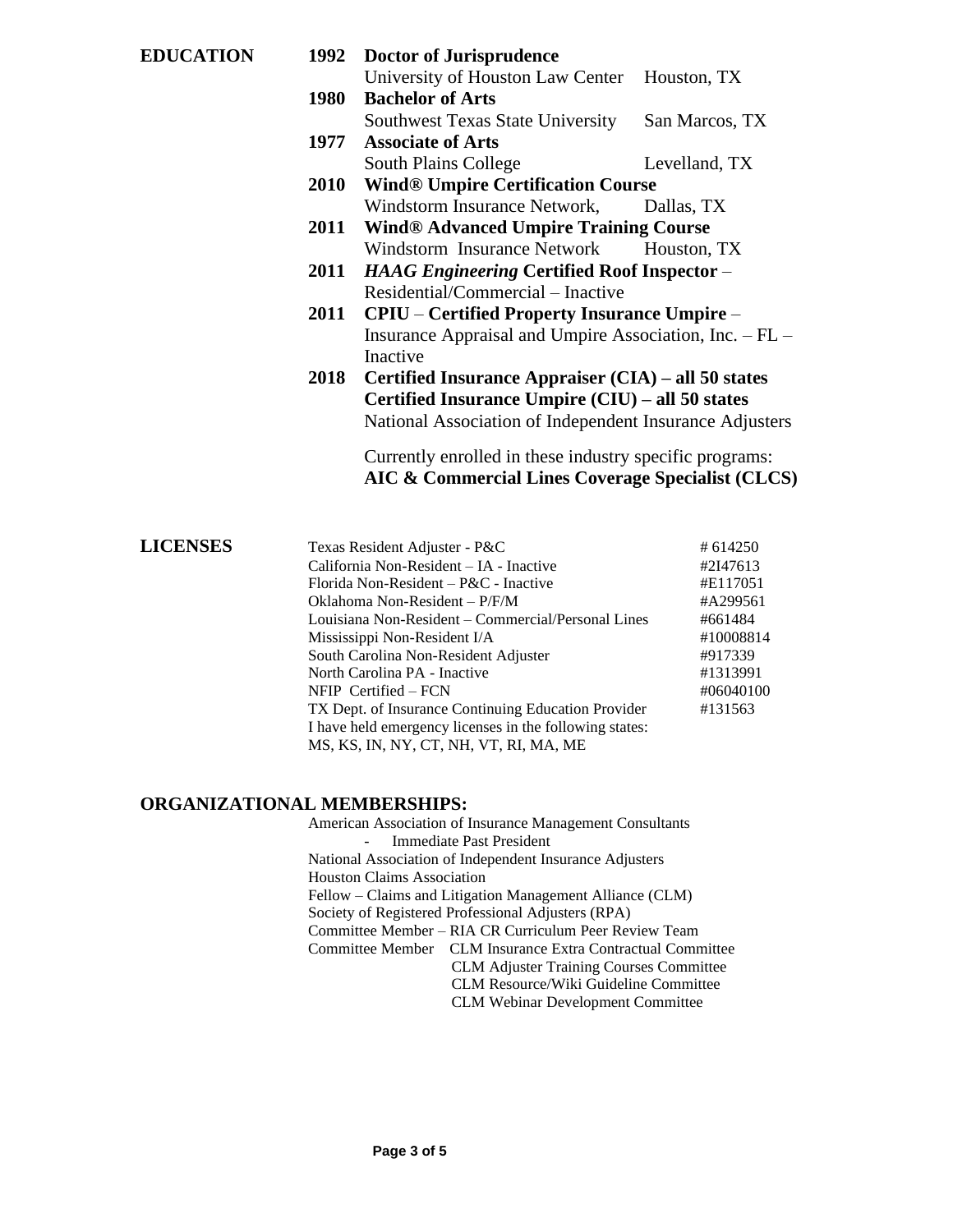### **CLAIMS MAGAZINE**

Frequent contributor to Claims Magazine with submitted articles, as a resource for industry information and perspective or as a subject. A full listing of those articles may be found by going t[o www.claimsmag.com](http://www.claimsmag.com/) and conducting a search for 'kevin hromas'. A specific listing is as follows:

#### **Authored:**

| "Are You a Well-Adjusted Cat Adjuster?"<br>"Declaring They're Independents" | October, 2005<br>May, 2008 |
|-----------------------------------------------------------------------------|----------------------------|
| Subject of:<br>"Speaking of: Claim Adjusting"                               | March, 2007                |
| <b>Quoted Resource:</b>                                                     |                            |
| "The Catastrophe Crunch"                                                    | December, 2012             |
| "The Good, the Bad, and the Ugly"                                           | May, 2006                  |
| "Preparing for Temporary Housing Issues"                                    | August, 2006               |
| "Putting a Price on Business Expenses"                                      | December, 2006             |
| "Amateur Adjusting Hour"                                                    | August, 2008               |
| "A Tale of Two Seasons"                                                     | February, 2010             |

### **CLAIMS MANAGEMENT MAGAZINE**

Claims Management Magazine is a publication of the *Claims and Litigation Management Alliance* [\(www.TheCLM.org\)](http://www.theclm.org/)

#### **Authored:**

"*Rungs of Opportunity: Using third-party inspection assistance to find silver linings after catastrophes*" August, 2014

*"Gone With The Wind: Practical Approaches for Improving the Way Insurers Handle Tornado Claims*" April, 2015

*"Deep in the Heart of (FROZEN) Texas!"* February, 2021

#### **Co-authored:**

*"The Arranged Marriage: Solving the Relationship Issues Facing Restoration Contractors and Insurance Carriers"* September, 2012

*"How to Handle a Hoarder"* March, 2013

### **SPEAKER/INSTRUCTOR**

*"General Insurance Principles"* The People's Law School, The University of Houston Law Center - Center for Consumer Law, October 1, 2011

"*Understanding the Mind of an Adjuster*" Restoration Industry Association Annual Conference, Myrtle Beach, SC – 2012

*"Property Claims Analysis"* American Association of Insurance Management Consultants Annual Conference, St. Petersburg, FL – 2012

*"Third Party Resources in Claims Investigations"* American Association of Insurance Management Consultants Annual Conference, Las Vegas, NV – 2013

*"Roles of Experts, Especially Meteorologists, In Cat Claims"* HarrisMartin's CAT Flood and Windstorm Litigation Conference, Dallas, TX – 2013

"*Defending Bad Faith Litigation*" – CLE Certified Course - Claims and Litigation Management Alliance – Houston Chapter, October, 2014 – Co-Presenter